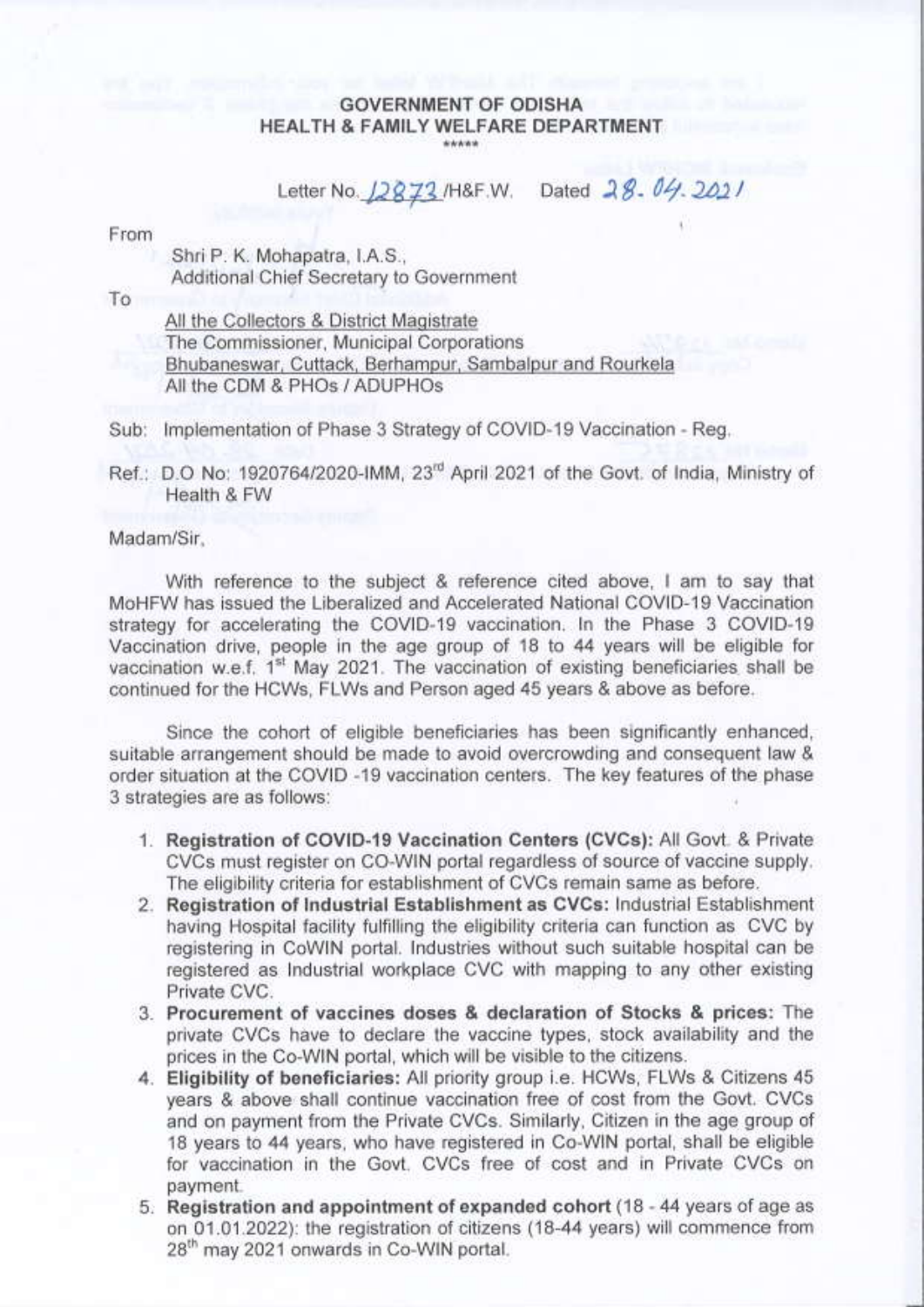I am enclosing herewith The MoHFW letter for your Information. You are requested to follow the instruction meticulously to make the phase 3 vaccination drive successful in the State.

### Enclosed: MOHFW Letter

Yours faithfully.

Additional Chief Secretary to Government

Date  $28 - 04 - 2021$ Memo No  $129J4$ Copy submitted to the Mission Director, NHM, Odisha for kind information.  $\Lambda_0$ 

Deputy Secretary to Government

 $04$ 

 $|302|$ 

Memo No /2875 Date  $28 - 04.2021$ Copy submitted to Director (FW), Odisha for information & necessary action<sup>(V</sup>  $\sim$ Deputy Secretary to Government

ad limits an inclusion policies to understand and a little vide fit of a surpressure

- 
- 
- 
- 
-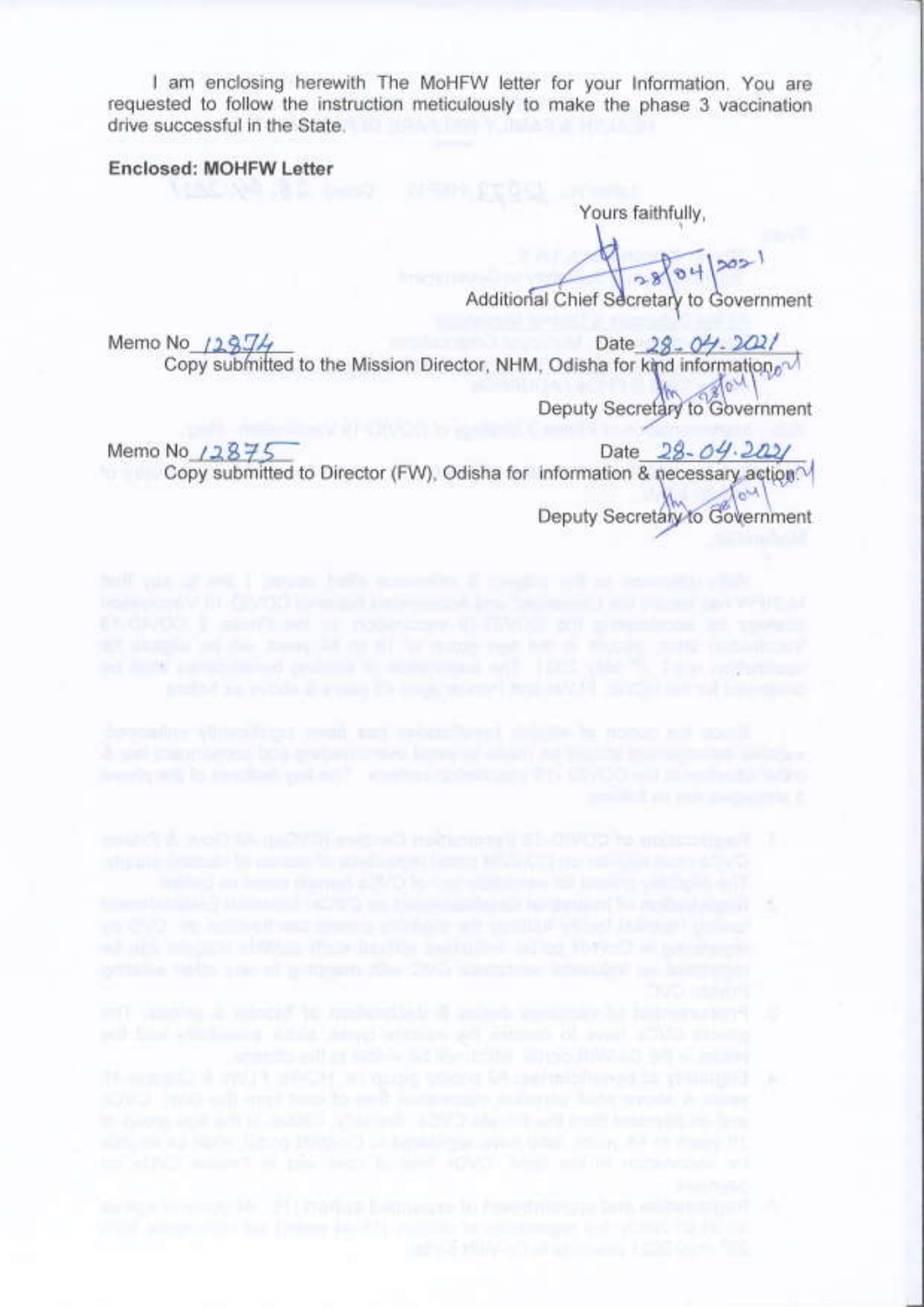



भारत सरकार स्वास्थ्य एवं परिवार कल्याण विभाग स्वास्थ्य एवं परिवार कल्याण मंत्रालय Government of India Department of Health and Family Welfar Ministry of Health and Family Welfare

राजेश भूषण, आईएएस सचिव

**RAJESH BHUSHAN, IAS SECRETARY** 

> D.O. No. 1920764/2020-lmm. 23rd April, 2021

Dear Colleggue.

As you are aware, the Ministry has issued the Liberalised Pricing and Accelerated National Covid-19 Vaccination Strategy for further accelerating the pace of COVID-19 vaccination. The said Strategy Document available  $iS$ at https://www.mohfw.gov.in/pdf/LiberalisedPricingandAcceleratedNationalCovid19Vaccinatio nStrategy2042021.pdf.

In view of the expansion of the cohort of eligible beneficiaries with inclusion of citizens aged 18 years to 44 years, for vaccination in private sector vaccination centers, the States/UTs would have to make the necessary preparations, well in advance, to ensure that the eligible citizens are able to access the vaccination services seamlessly and conveniently. Since, the cohort of eligible beneficiaries has been significantly enhanced. suitable arrangements must be made to avoid overcrowding and consequent law and order situations, at the vaccination centers. In this context, following decisions are clarified for facilitating systematic implementation of phase III of the vaccination drive from 1st May.  $2021 -$ 

# 1. Registration of COVID Vaccination Centers (CVCs):

- 1.1. It will continue to be mandatory for all Government and Private COVID Vaccination Centers (CVCs) to register on the CoWIN system, regardless of the source of vaccine doses. It shall also be mandatory for all CVCs to record all vaccinations. issue digital vaccination certificates and to report all AEFIs on the CoWIN system.
- 1.2. The eligibility conditions for any health facility for registration as a CVC also remain unchanged. For any Private Health Facility to be operated as a CVC, the facility must have the following -
	- 1. Sufficient Cold Chain equipment and capacity.
	- 2. Sufficient rooms/space for waiting area, vaccination and observation post vaccination.
	- 3. Sufficient number of trained vaccinators and verifiers
	- 4. Ability to manage the Adverse Events Following Immunization (AEFI), as per the norms and quidelines of the Ministry.

# 1.3. Registration of Industrial Establishment CVCs:

1. Wherever an Industrial Establishment has a hospital that is eligible for registration as a CVC as per the eligibility conditions given in para 1.2, such Industrial Establishment Hospital can be registered on CoWIN as an Industrial Establishment CVC

.....contd/-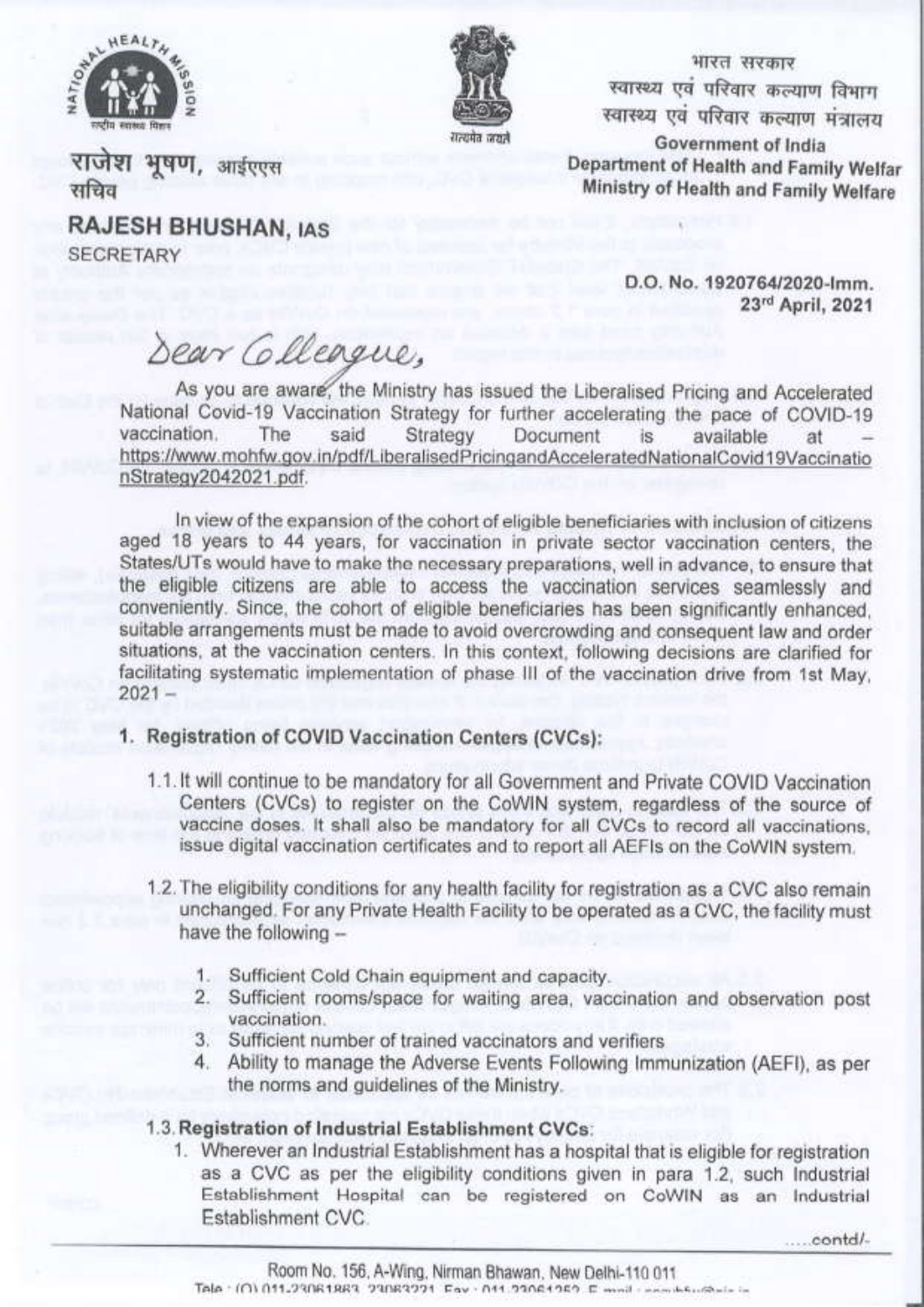- 2. The Industrial Establishments without such suitable hospital may be registered as an Industrial Workplace CVC, with mapping to any other existing private CVC.
- 1.4. Henceforth, it will not be necessary for the State/UT Governments to send any proposals to the Ministry for approval of new private CVCs, prior to their registration on CoWIN. The State/UT Government may designate an appropriate Authority at State/District level that will ensure that only facilities eligible as per the criteria specified in para 1.2 above, are registered on CoWIN as a CVC. The Designated Authority must take a decision on registration, with in two days of the receipt of application/request in this regard.
- 1.5. Registration of CVCs, on the CoWIN system, will continue to be done by the District Immunization Officer
- 1.6. There will be no need for the existing private CVC, which is already on CoWIN, to re-register on the COWIN system.
- 2. Procurement of vaccine doses and declaration of stocks and prices:
	- 2.1. The private hospitals and industrial establishments (through their hospitals), willing to provide vaccination services, may procure vaccine doses from the manufacturers, through their hospitals, exclusively from the 50% supply earmarked for other than Govt. of India channel.
	- 2.2. Each private CVC, including the already registered CVCs, must declare on CoWIN. the vaccine type(s), the stocks of vaccines and the prices decided by the CVC to be charged to the citizens, for vaccination services being offered 1st May 2021 onwards. Appropriate changes are being done in the facility registration module of CoWIN to include these informations
	- 2.3. The vaccine types and theirs prices will be displayed in the "Appointments" module on CoWIN so that the citizens can make an informed choice at the time of booking a vaccination appointment.
	- 2.4. The private CVCs will be able to populate their schedule for offering appointment slots for citizens only after the requisite information as mentioned in para 2.2 has been declared on CoWIN
	- 2.5. All vaccination slots at private CVCs will continue to be offered only for online appointment from CoWIN or Arogya Setu. On-site registration/appointments will be allowed only, if any doses are left in the last opened vial(s) so as to minimize vaccine wastages.
	- 2.6. The provisions of para 2.5 will not be applicable to Industrial Establishment CVCs and Workplace CVCs when these CVCs are operated exclusively for a defined group (for example for employees of an industrial establishment etc.).

.....contd/-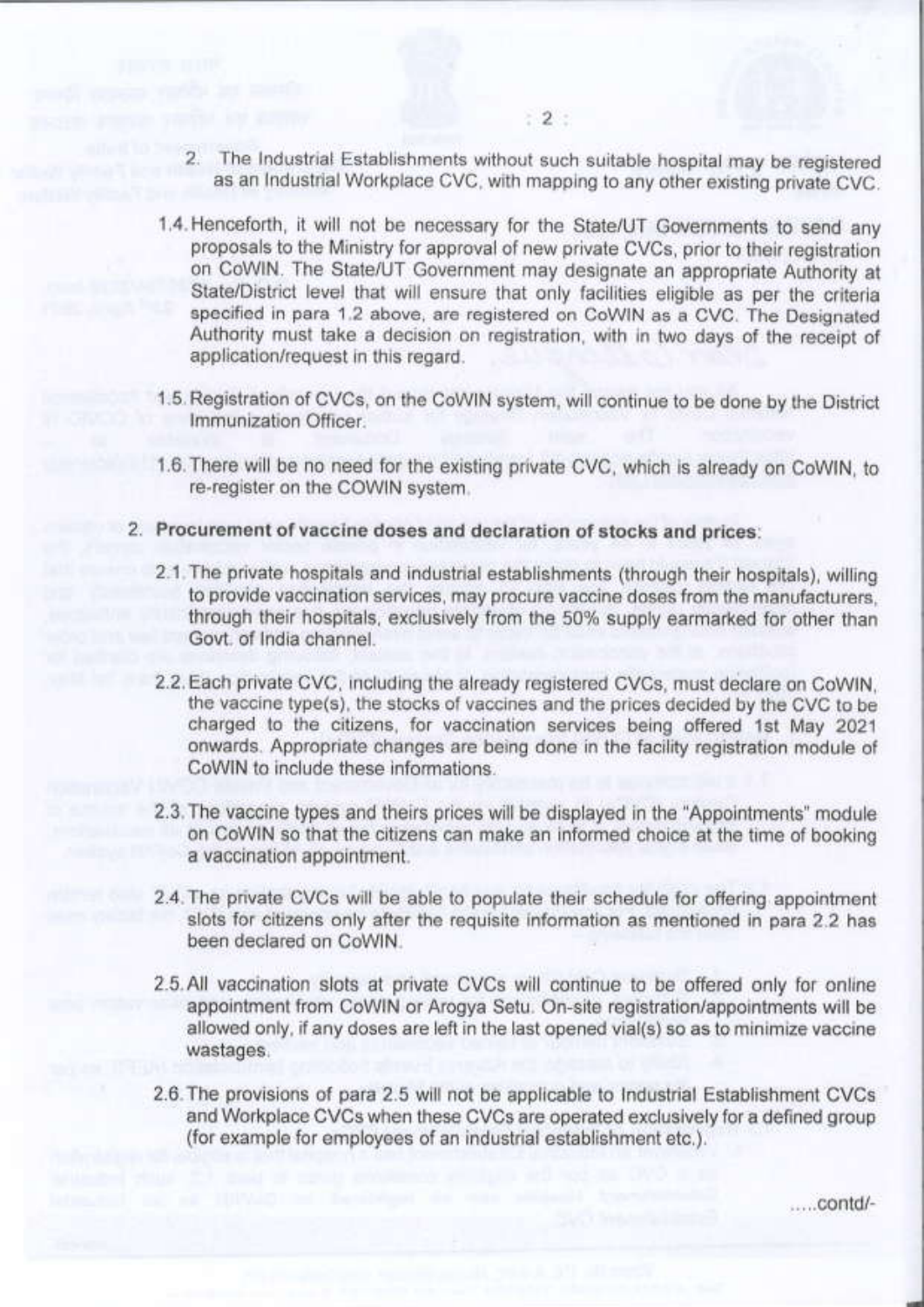#### 3. Eligibility of beneficiaries:

- 3.1. As provided in the Strategy Document, all priority groups, such as the Health Care Workers, the Front-Line Workers and citizens above aged 45 years or more (as on 01.01.2022), shall continue to be eligible for vaccination -
	- 1. Free of cost from the Government CVCs; or
	- 2. On payment from the private CVCs.
- 3.2. The State/UT Governments, in the event of procurement of vaccine doses directly from the manufacturers, may decide to expand the coverage from the doses so procured to reduce the cut off age for eligibility for vaccination at the Government CVCs. The CoWIN system shall provide the feature to States/UTs for setting the minimum age cut off value for a State/UT. In such cases the Government CVCs will be visible to eligible beneficiaries for booking an online appointment based on validation on the minimum cut off age defined by the respective State/UT Government
- 3.3. Citizens in the age group of 18 years to 44 years shall be eligible to receive vaccination, on payment, from any of the private CVCs. Citizens below the age of 45 years shall also be eligible to receive vaccination from a Government CVC in a State/UT where that State/UT decides to lower the minimum cut off age for eligibility of beneficiaries to less than 45 years, for covering such additional eligible beneficiaries from the vaccine stocks directly procured by the respective State/UT Government from vaccine manufacturers.
- 4. Registration and appointment of expanded cohort (18-44 years of age as on  $01.01.2022$ :
	- 4.1. Registration of citizens in 18-44 age group will start with only online registration on COWIN from 28.04.2021 (Wednesday) onwards.
	- 4.2. The online appointment facility will also be offered from 28.04.2021 (Wednesday) for such citizens for booking appointments for sessions and slots available on CoWIN for vaccination from 01.05.2021 (Saturday) onwards.

In view of the above, the States/UTs are advised to take the following actions immediately-

- 1. Registration of the new CVCs may be taken up in campaign mode. Meetings may be held with private hospitals and their representative organizations in which they may be fully informed about the Liberalised Pricing and Accelerated National Covid-19 Vaccination Strategy and above provisions, as well as how these provisions will be implemented.
- 2. Registration of willing hospitals meeting the eligibility criteria may be done on CoWIN on an expeditious basis. Subsequent of registration, user credentials for COWIN may be provided to the newly registered private CVCs without any delay. Trainings may also be provided to the staff proposed to be used as vaccinators, arrangements at such CVCs, norms for social distancing, COVID Appropriate Behaviour and for AEFI management protocols as per the Guidelines of the Ministry.

......contd/-